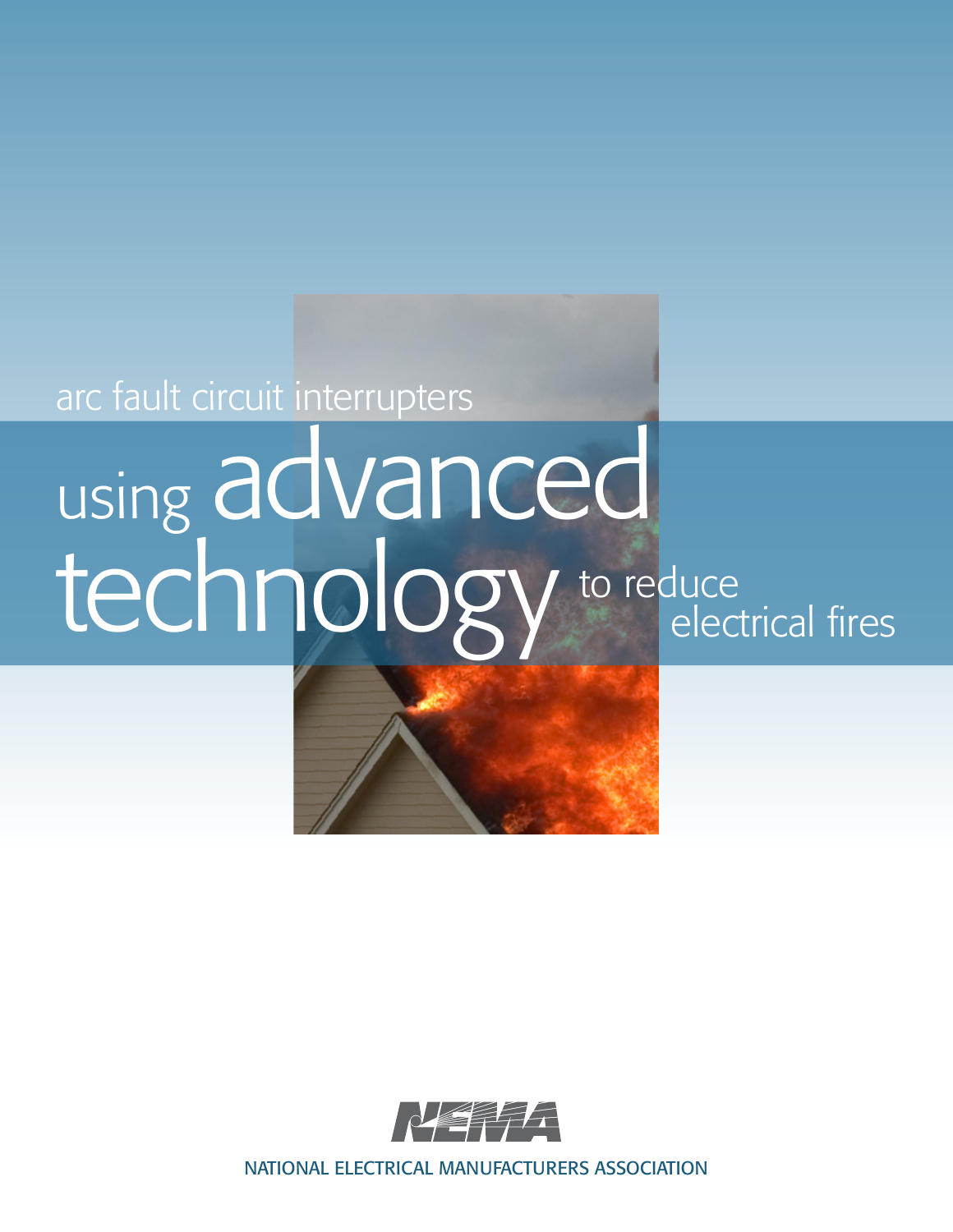#### **INTRODUCTION**

Arc fault circuit interrupters (AFCIs) are required by the National Electrical Code® (NEC) for certain electrical circuits in the home. Questions have been raised regarding their application and even the need for them. Various technical "opinions," organizational "marketing pitches," and misinformation are being distributed about AFCIs that further mislead the public about the purpose of the device as a part of overall electrical safety for the public.



This brochure is intended to address the various aspects of AFCIs and dispell the misinformation circulating in the industry.

#### **WHY DO WE REALLY NEED AFCIs?**

Smoke alarms, fire extinguishers and escape ladders are all examples of emergency equipment used in homes to take action when a fire occurs. An AFCI is a product that is designed to detect a wide range of arcing electrical faults to help prevent the electrical system from being an ignition source of a fire. Conventional overcurrent protective devices do not detect low level hazardous arcing currents that have the potential to initiate electrical fires. It is well known that electrical fires do exist and take many lives and damage or destroy significant amounts of property. Electrical fires can be a silent killer occurring in areas of the home that are hidden from view and early detection. The objective is to protect the circuit in a manner that will reduce its chances of being a source of an electrical fire.

#### **THE JOURNEY TO DEVELOP DETECTION TECHNOLOGY**

Research in the arc fault area began in the late 1980s and early 1990s when the U.S. Consumer Product Safety Commission (CPSC) identified a concern with the residential fires of electrical origin. A large number of these fires were estimated to be in branch circuit wiring systems.

The concept of AFCIs gained more momentum when code proposals were made to the 1993 NEC to change the instantaneous trip levels of 15A and 20A circuit breakers. The Electronic Industries Association (EIA) had studied the issue of electrical fires and determined that additional protection against arcing faults were an area that needed to be addressed by electrical protection. This proposal first attempted to do this by requiring that instantaneous trip levels of a circuit breaker be reduced from a range of 120 to 150 amperes down to 85 amperes. However, it became clear that the lowering of those levels below some of the minimums already available on the market would result in significant unwanted tripping due to normal inrush currents.

It was these early studies and code efforts that led to the first proposals requiring AFCIs, which were made during the development of the 1999 NEC. NEC Code-Making Panel 2 (CMP2) reviewed many proposals ranging from protecting the entire residence to the protection of living and sleeping areas. In addition, the panel heard numerous presentations on both sides of the issue. After much data analysis and discussion, the CMP2 concluded that AFCI protection should be required for branch circuits that supply receptacle outlets in bedrooms.

Subsequent editions of the NEC further upgraded the requirements to include all 120-volt, single-phase, 15- and

20-ampere branch circuits supplying outlets or devices installed in dwelling unit kitchens, family rooms, dining rooms, living rooms, parlors, libraries, dens, bedrooms, sunrooms, recreation rooms, closets, hallways, laundry areas, and similar rooms or areas, along with other enhancements.



© 2017 NFPA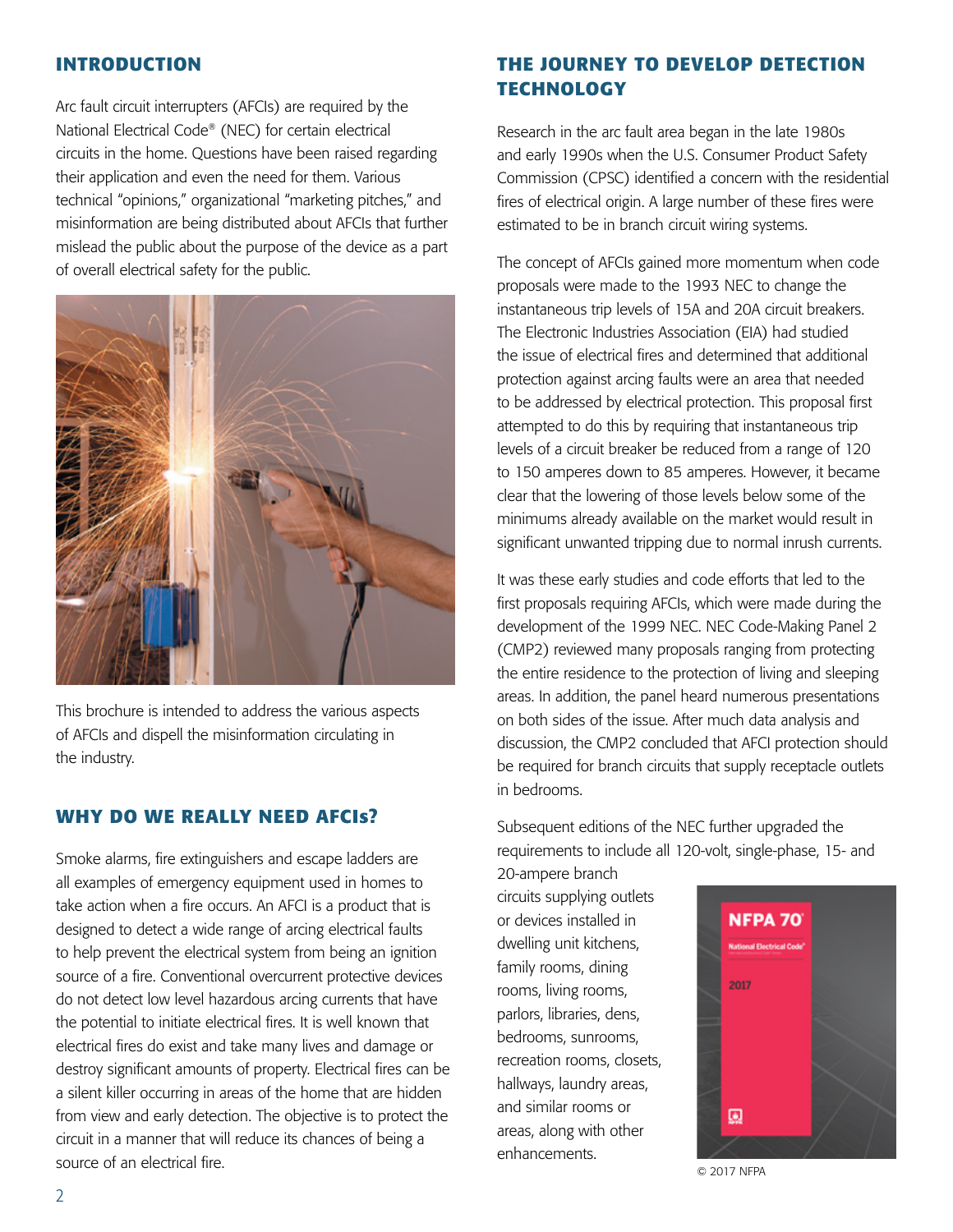

Extension or appliance cords that are damaged or have worn or cracked insulation can contribute to electrical arcing.

Cord insulation can be deteriorated by heat generated by hot air ducts or sunlight.

Cables that are improperly nailed or stapled too tightly against a wall stud can sever insulation and

Wires located behind walls can be accidentally punctured by a screw or drill bit damaging the insulation of the wiring.











Parallel Arc Series Arc

#### **WHAT ARE ARC FAULTS?**

The UL Standard for AFCIs (UL 1699) defines an arc fault as an unintentional arcing condition in a circuit. Arcing creates high intensity heating at the point of the arc, resulting in burning particles that may over time ignite surrounding material, such as wood framing or insulation.

The temperatures of these arcs can exceed 10,000 degrees Fahrenheit. Repeated arcing can create carbon paths that are the foundation for continued arcing, generating even higher temperatures.

cause arcing.

## of arc faults typical causes

Example conditions where arc faults may start include:

- Damaged wires
- Worn electrical insulation
- Wires or cords in contact with vibrating metal
- Overheated or stressed electrical cords and wires
- Misapplied or damaged electrical appliances

Nails carelessly driven into walls can break wire insulation and cause arcing.

Nonmetallic sheathed cable damaged by gusset plate while being pulled through attic.







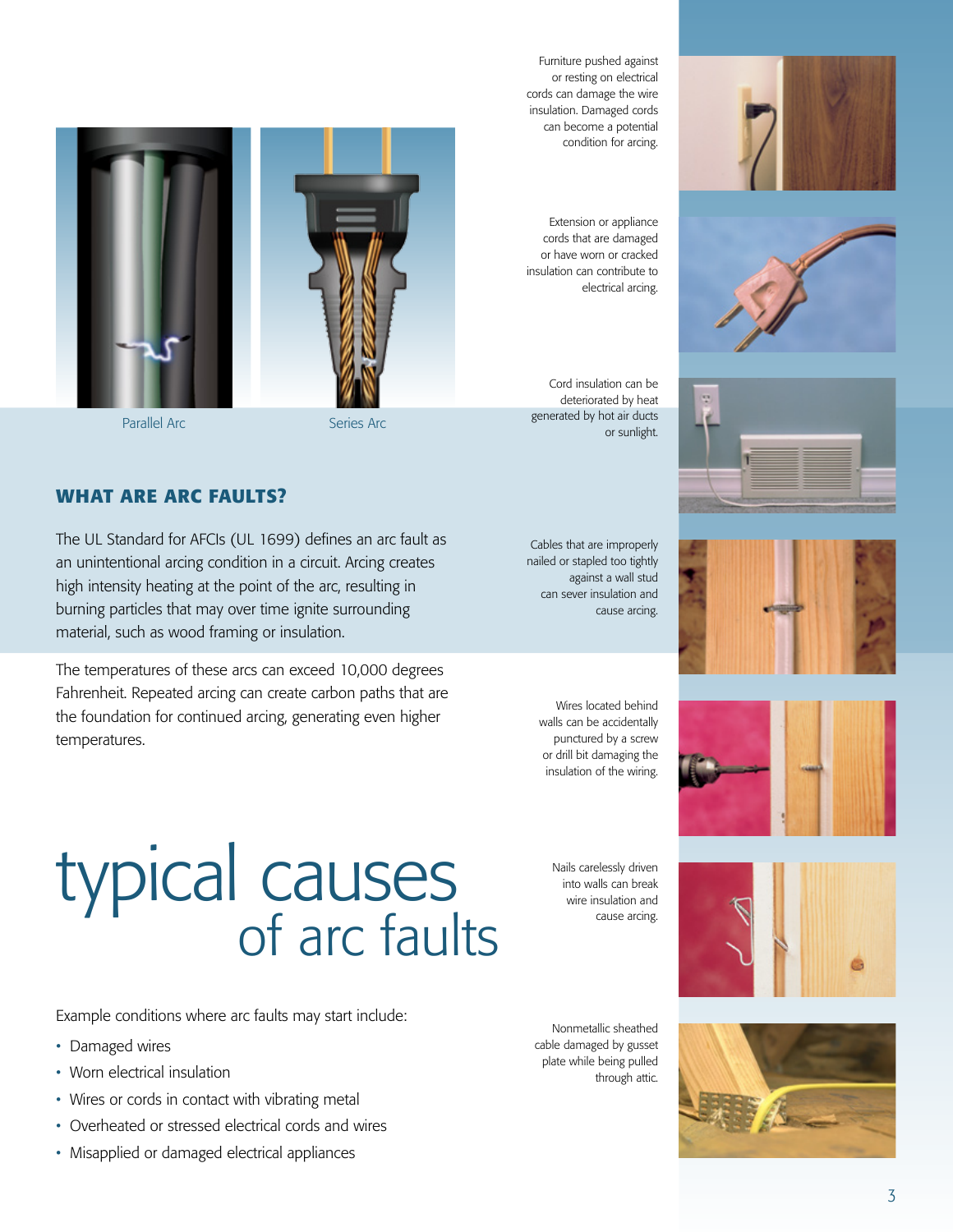

#### **FIRE DATA ANALYSIS**

The Federal Government, the National Fire Protection Association, and US fire departments track the incidence of electrical fires across the United States and categorize those fires based on their causes. In reviewing statistics from 2003 to 2014, fires in home electrical systems averaged 25,366 annually and resulted in 378 civilian deaths, 1,290 civilian injuries and \$1.4 billion in direct property damage.\* The NFPA Home Electrical Fires Fact Sheet indicates that wiring and related equipment were involved in 63% of these fires and half of the associated deaths in 2007-2011.

The U.S. Department of Housing and Urban Development (HUD) recommendation is to promote AFCIs as one of the many devices that can be used to prevent burns and fire related injuries. In addition, it cites a 1999 CPSC Report recommending the use of AFCIs to "prohibit or reduce potential electrical fires from happening."\*\*

As you can see from the data above, fires of electrical origin are a significant issue that must be addressed. Frequently, it is argued that fires only occur in older homes. However, it should be recognized that new homes become older homes. It is critical to install the AFCIs in the beginning so that they can perform their protection function from the start. Seldom are devices such as AFCIs added to homes after they are constructed and occupied.

\*Home Electrical Fires Fact Sheet, National Fire Protection Association

\*\*Healthy Homes Issues: Injury Hazards, U.S. Department of Housing and Urban Development, Version 3, March 2006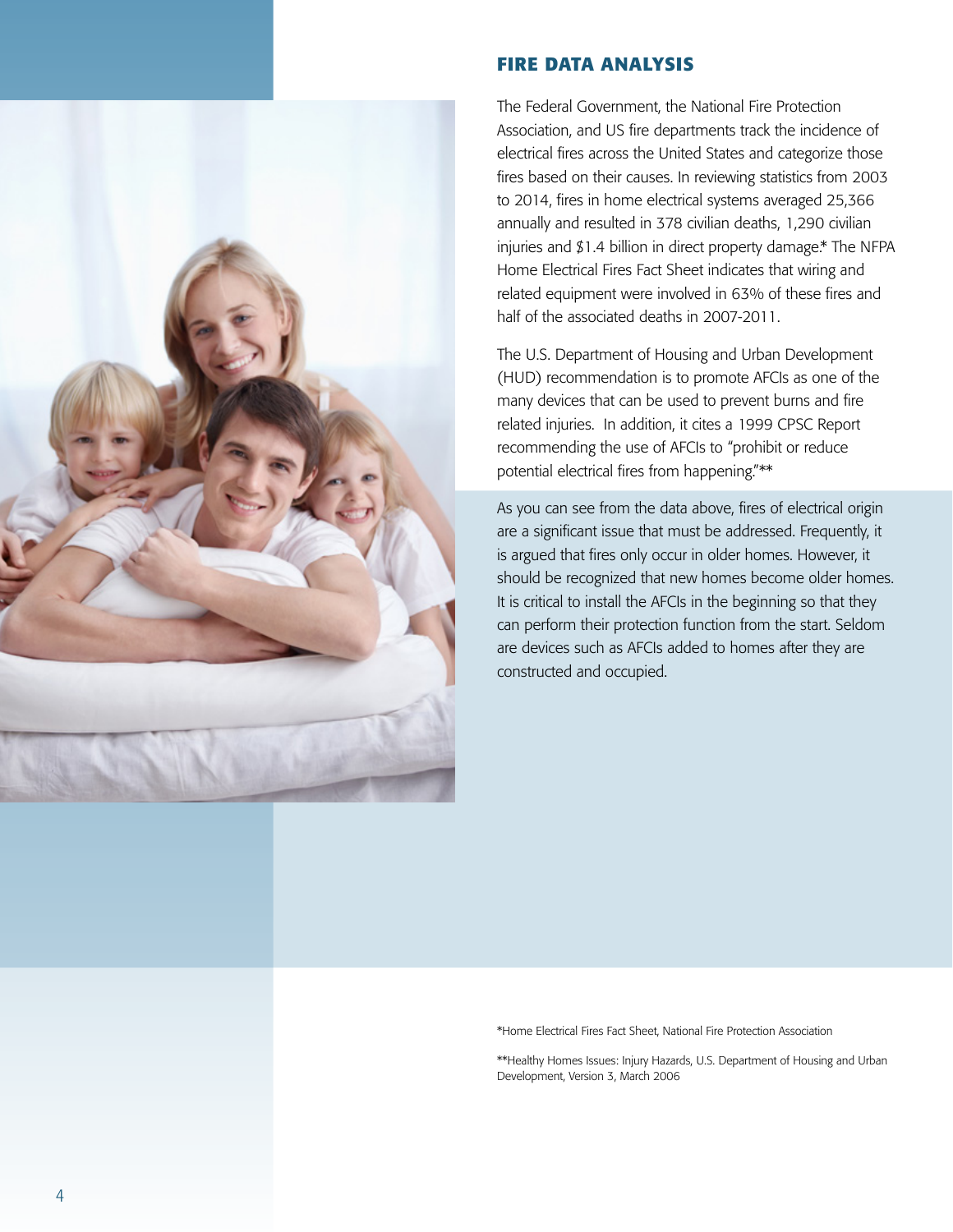#### **HOW IS AN ARC FAULT DETECTED?**

An AFCI device uses advanced electronic technology to "sense" the different arcing conditions. While there are different technologies employed to measure arcs by the various AFCI manufacturers, the end result is the same, detecting parallel arcs (line to line, line to neutral and line to ground) and/or series arcs (arcing in series with one of the conductors).

How does arc fault detection work? In essence, the detection is accomplished by the use of advanced electronic technology to monitor the circuit for the presence of "normal" and "dangerous" arcing conditions. Some equipment in the home, such as a motor driven vacuum cleaner or furnace motor, naturally create arcs. This is considered to be a normal arcing condition. Another normal arcing condition that can sometimes be seen is when a light switch is turned off and the opening of the contacts creates an arc.

A dangerous arc, as mentioned earlier, occurs for many reasons, including damage of the electrical conductor insulation. When arcing occurs, the AFCI analyzes the characteristics of the event and determines if it is a hazardous event. AFCI manufacturers test for the hundreds of possible operating conditions and then program their devices to monitor constantly for the normal and dangerous arcing conditions.

#### **THE NEC AND UL STANDARD**

#### National Electrical Code



The National Electrical Code specifically defines and mandates the installation of AFCIs. The areas in homes where AFCI protection is required have gradually expanded, and as of

the 2014 edition include kitchens, family rooms, dining rooms, living rooms, parlors, libraries, dens, bedrooms, sunrooms, recreation rooms, closets, hallways, laundry areas, and similar rooms or areas.

#### UL Standard



Product standards to cover AFCIs began to be developed in the mid-1990s. Underwriters Laboratories published UL 1699 Standard for Safety for AFCIs in 1999 to cover a wide variety

of conditions to evaluate an AFCI. The standard includes requirements for the following conditions:

- Humidity conditioning
- Leakage current
- Voltage surge
- Environmental evaluation
- Dielectric voltage
- Arc-fault detection
- Unwanted tripping
- Operation inhibition
- Resistance to environmental noise
- Abnormal operation

One of the most frequent questions about AFCIs is related to resistance to unwanted tripping. There are four varieties of tests related to its ability to resist unwanted tripping:

- Inrush current: High-current-draw devices such as tungsten filament lamps and capacitor start motors.
- Normal arcing: Brush motors, thermostatic contacts, wall switch and appliance plugs.
- Non-sinusoidal waveforms: Examples of devices creating these electrical waveforms include electronic lamp dimmers, computer switching-mode power supplies and fluorescent lamps.
- Cross talk: This test measures trip avoidance for an AFCI when an arc is detected in an adjacent circuit. Only the circuit with the arc should cause the breaker to trip, not another circuit.

Through the use of the NEC requirement and extensive UL testing, manufacturers' AFCI products provide superior protection against arcing faults.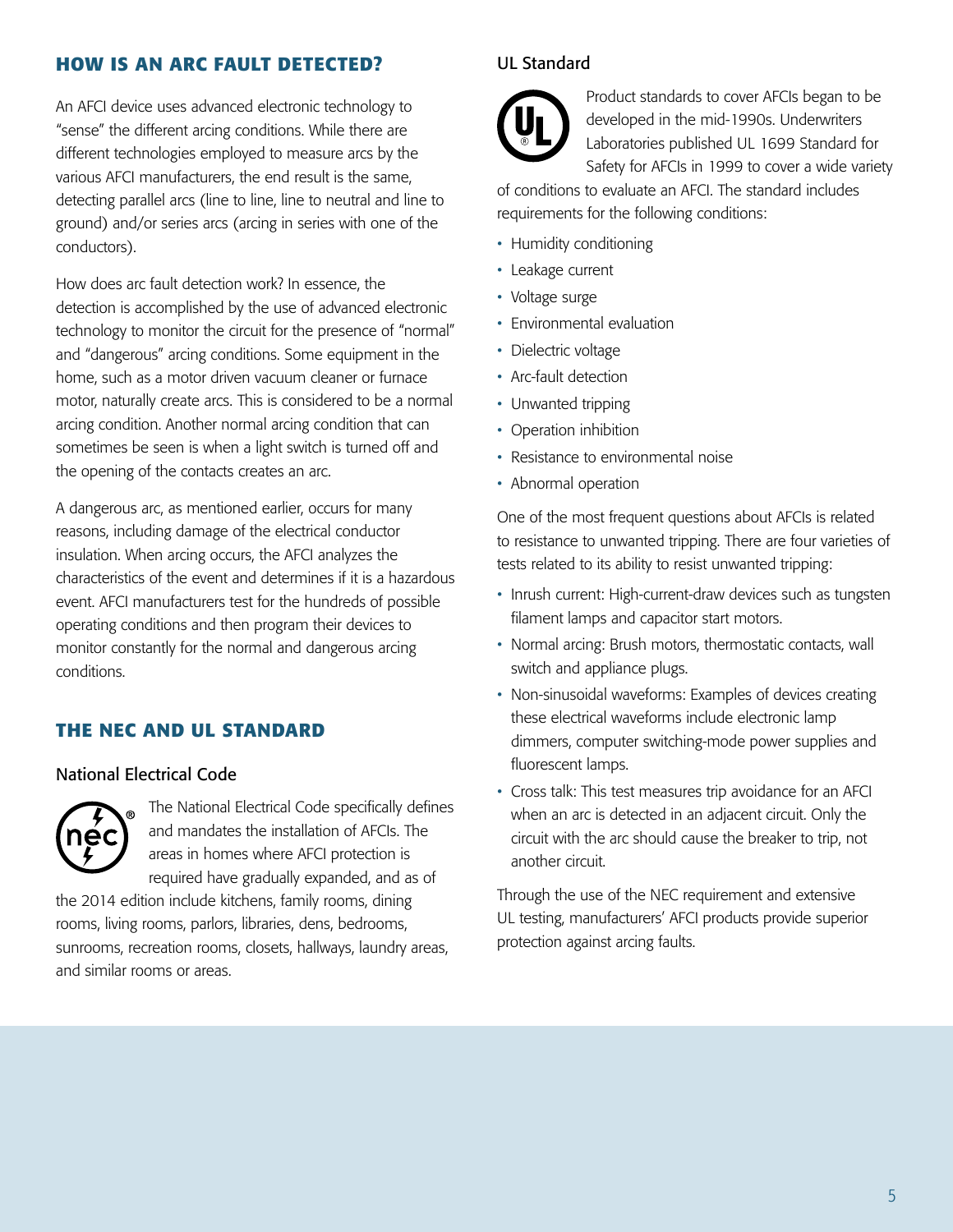#### **CONTRASTING AFCIs AND GFCIs**

There is a major difference between the functioning of an AFCI as compared to a GFCI (ground fault circuit interrupter). The function of the GFCI is to protect people from the deadly effects of electric shock that could occur if parts of an electrical appliance or tool become energized due to a ground fault. The function of the AFCI is to protect the branch circuit wiring and electrical cords connected to it from dangerous arcing faults that could initiate an electrical fire.

AFCI and GFCI technologies can co-exist with each other and are a great complement for the most complete protection that can be provided on a circuit.

#### **WHAT ARE THE VARIOUS SAFETY AND GOVERNMENTAL AGENCIES SAYING ABOUT AFCI?**

"The National Association of State Fire Marshals (NASFM) strongly supports the broad adoption of AFCI technology through national, state, and local building codes. AFCIs are the most welcome addition to fire prevention in decades. AFCIs promise to save hundreds of lives every year." — John C. Bean, President, NASFM

"The National Association of Home Inspectors (NAHI) strongly encourages its members to educate all of their clients about the life and property saving benefits of AFCI technology, especially those clients considering the purchase of a home more than 20 years old."

— Mallory Anderson, Executive Director

"The National Electrical Contractors Association (NECA) submitted comments to legislative committees in Michigan and South Carolina, urging them to retain requirements for AFCI protection of bedroom receptacles in their state electrical codes. Cost-cutting pressure from homebuilders' associations in both states led to code proposals to delete AFCI protection required by the National Electrical Code, when constructing new homes."

— NECA Contractor Code Letter

"CPSC has identified arc fault circuit interrupter (AFCI) technology as an effective means of preventing fires caused by electrical wiring faults in homes."

— U.S. Fire Administration

"The Electrical Safety Foundation International (ESFI) urges that arc fault circuit interrupter (AFCI) technology be installed in all new and existing housing to protect homes and families from fires caused by electrical arcing."

— Brett Brenner, President, ESFI

#### **TYPES OF ARC FAULT CIRCUIT INTERRUPTERS**

#### AFCI and GFCI Protection

An AFCI can be used in conjunction with GFCI protection to provide both arcing fault protection as well as 5mA ground fault (people) protection. A way to provide both types of protection is to use an AFCI circuit breaker and a GFCI receptacle. Another way is to install a dual function device that provides both AFCI and GFCI protection.

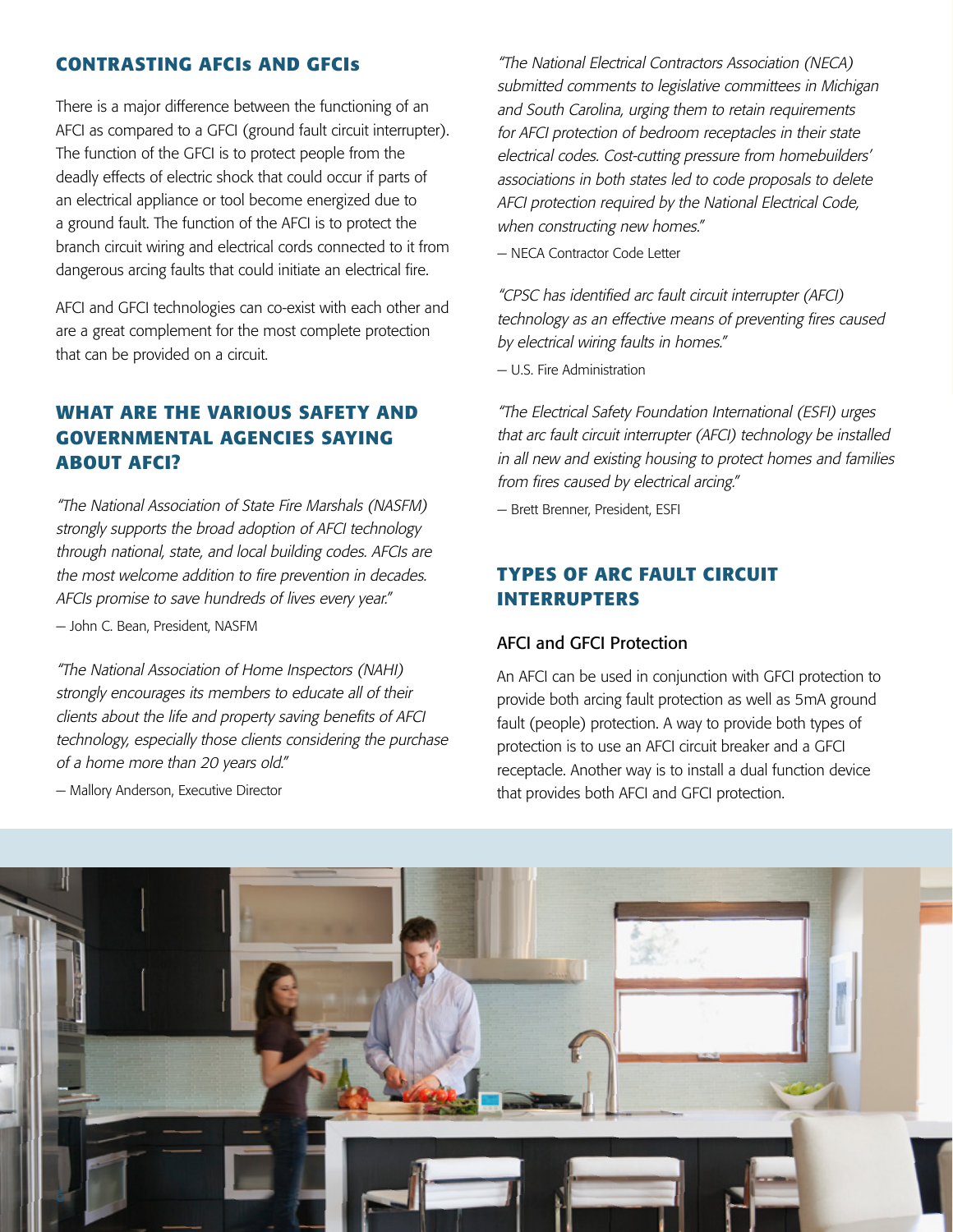

## defining the arc fault risk to people and property



#### **WIRING AND INSTALLATION GUIDELINES**

There are no special requirements for an AFCI circuit other than proper installation and wiring practices. There are various special considerations that must be given to certain circuits that vary from the norm, such as shared neutral applications, but in general the application of an AFCI is as simple as following the installation instructions that come from the manufacturer.

As with any change in the required protection for the electrical system, there have been many discussions and deliberations both for and against arc fault protection being a part of the NEC. Some have argued that the cost of installing AFCIs is higher than the cost of installing standard devices and, as such, it costs too much to provide the increased protection. Others have argued that since it is a relatively new type of protection, it does not have the history on which to base a decision as to whether to support or not.

These issues have been debated thoroughly and completely. It is important to keep a few critical facts in mind.

- The cost to install AFCI circuit breakers in the home is insignificant when compared to the number of lives and property the device helps protect.
- The additional cost to install AFCIs is insignificant compared to the total cost of a new home, typically less than 0.1%.
- The Consumer Product Safety Commission staff report on Estimated Residential Structure Fires on Selected Electrical Equipment (October 2006) from 1999-2003 reported that 142,300 electrical distribution fires occurred on all distribution components. Installed wiring fires were estimated to have occurred in 50,200 instances.
- Using the same report, the CPSC projected that there were 910 deaths attributed to electrical distribution equipment during that five-year period. Installed wiring led to approximately 210 deaths as a part of that total.

Applying technology to improve the electrical safety of the home is a wise investment for both the homeowner and the community at large. Reducing fires of electrical origin and saving lives is an important responsibility of the entire construction and regulatory community. Taking these CPSC statistics into account, one has to ask, if a portion of the 50,200 fires could have been prevented, would the increase in cost have been worth the added protection AFCIs provide the homeowner?